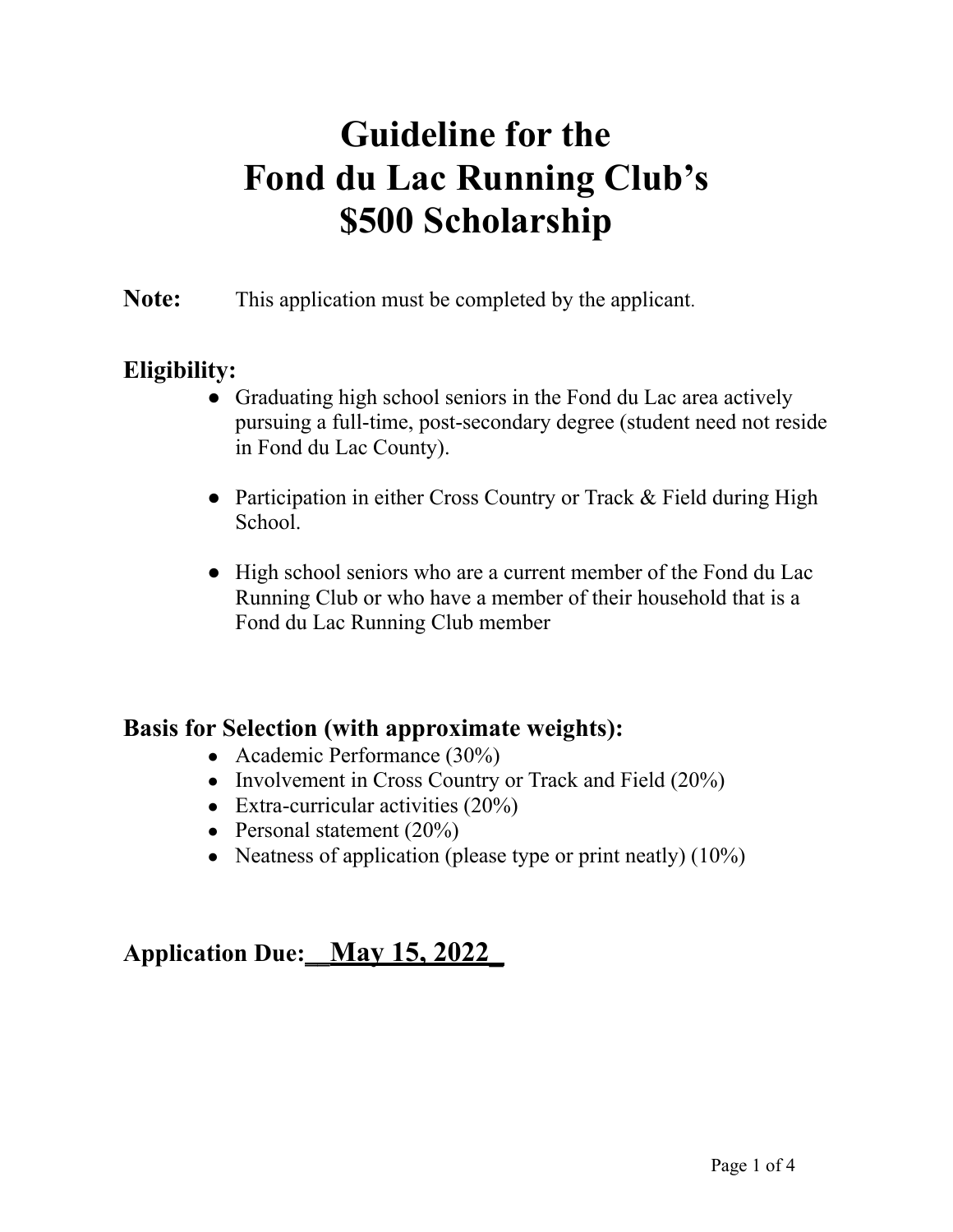## Application for the Fond du Lac Running Club's \$500 Scholarship

### **I. Personal Information:**

|  | 1. Name: $\frac{1}{\sqrt{15}}$                                              |         |      |
|--|-----------------------------------------------------------------------------|---------|------|
|  | (Last)                                                                      | (First) | (MI) |
|  | 2. Birthdate: $\frac{1}{\sqrt{1-\frac{1}{2}} \cdot \frac{1}{2}}$            |         |      |
|  | 3. Home Address:                                                            |         |      |
|  |                                                                             |         |      |
|  |                                                                             |         |      |
|  |                                                                             |         |      |
|  |                                                                             |         |      |
|  |                                                                             |         |      |
|  |                                                                             |         |      |
|  | 8. Which post-secondary institution do you plan on attending?               |         |      |
|  |                                                                             |         |      |
|  | First Choice: Second Choice: Second Choice:                                 |         |      |
|  | 9. Have you been accepted? Yes __No___ Have you been accepted? Yes __ No___ |         |      |
|  |                                                                             |         |      |

**II. Academics:** (include typed attachment if desired)

List GPA, leadership activities, special honors, awards, recognitions received, etc.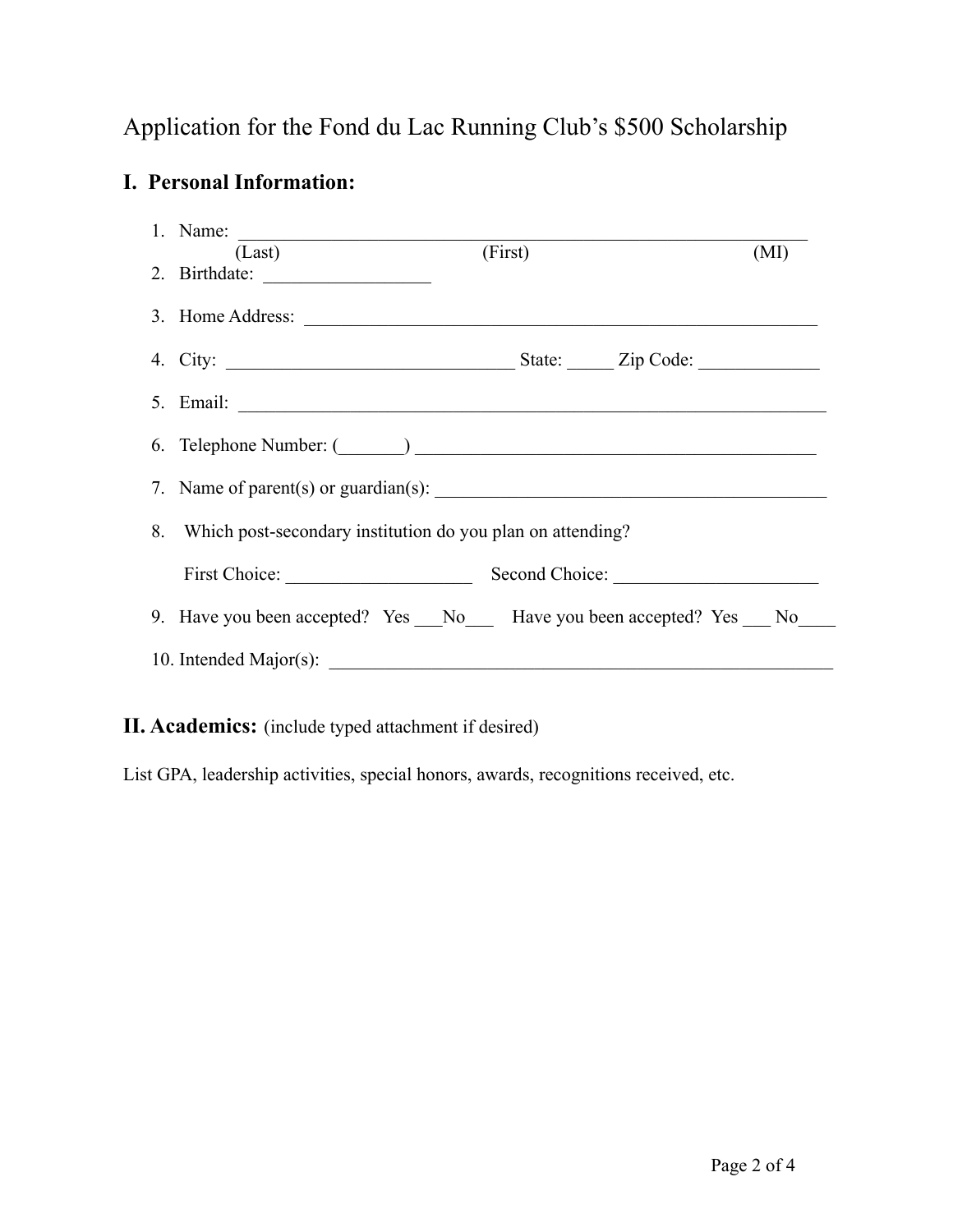## **III. Extra-curricular activities:** (include typed attachment if desired)

1. Community activities:

2. Work experience (volunteer and paid):

3. Participation in athletics or any groups/clubs in high school: